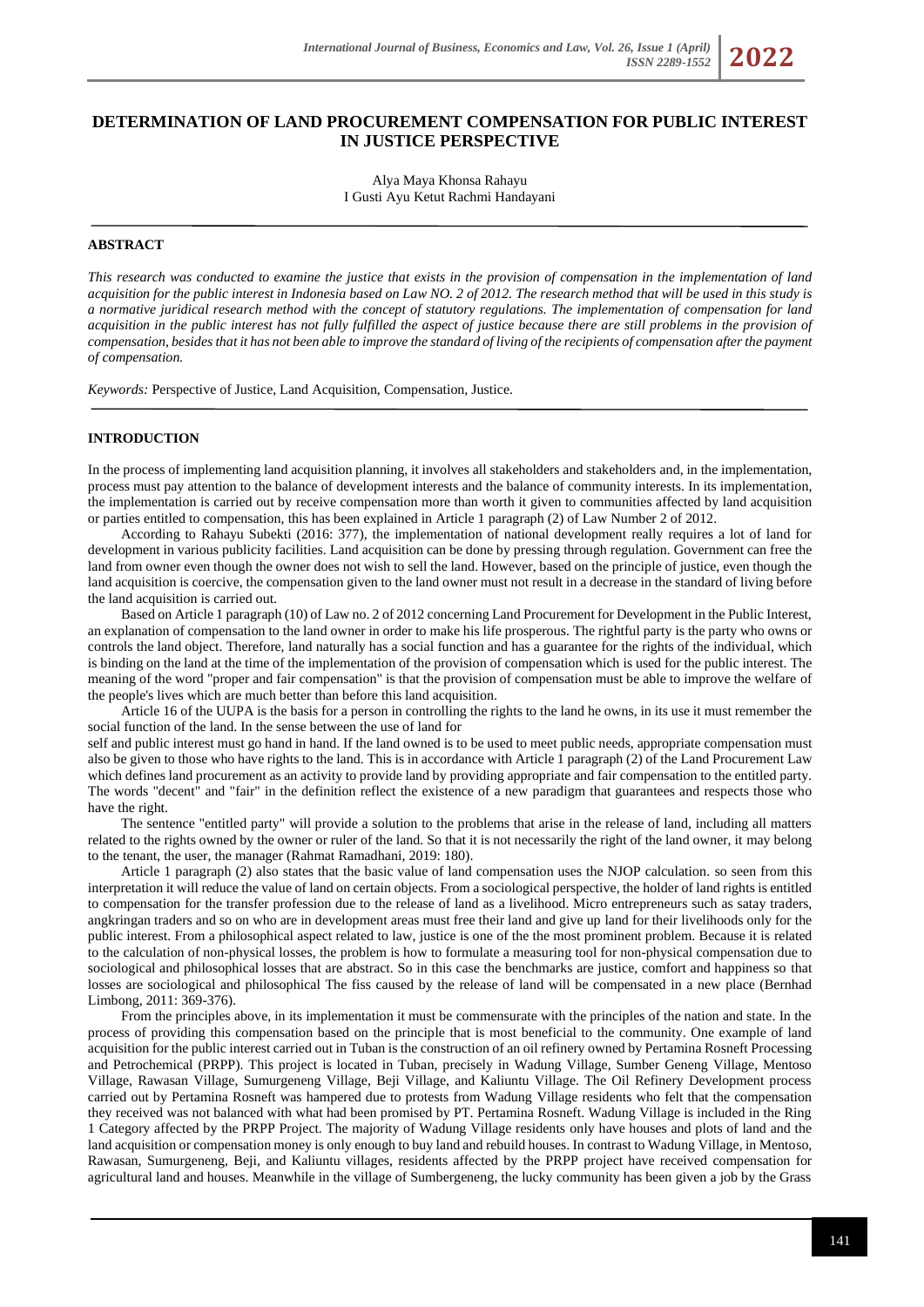

Root Refinery (GRR) Tuban. https://finance.detik.com/ (January 25, 2022), Besides this, there are several residents of Sleman Regency who assess the price set as unilateral and tends to harm the community and does not comply with price standards. In this case, the determination of the compensation that has been implemented by the government to land owners is not in accordance with the price it should be, residents also demand the government to be able to open prices transparently to all land owners. https://jogjapolitan.harianjogja.com/ (10 December 2020).

## **RESEARCH METHOD**

The approach method used in the preparation of this article is normative juridical research (normative legal research method). The normative juridical research method is library law research which is carried out by examining library materials or secondary data (Bambang Sunggono, 2003,13).

By using deductive thinking methods or ways of thinking in drawing conclusions drawn from something general in nature that has been proven that he is right and the conclusion is intended for something specific (Sedarmayanti & Syarifudin Hidayat, 23). Thus, the object analyzed with a qualitative approach is a research method that refers to the legal norms contained in the legislation (Soerjono Seokanto and Sri Mamudji, 14).

#### **RESULTS AND DISCUSSION**

According to Imam Koeswahyono, legal actions taken by the government to obtain land for certain interests by providing compensation to the land owner according to certain procedures and nominal amounts. (Imam Koeswahyono, Article Tracing the Constitutional Basis of Land Acquisition for Development Purposes for the Public, 2008).

Providing compensation in land acquisition activities is something very important. Compensation according to the Land Procurement Law is a proper and fair compensation to the entitled party in the land acquisition process. Non-physical losses include the loss of jobs, business fields, sources of income, other sources of income which have an impact on decreasing a person's level of welfare (Sumardjono, 2007, 103).

In land acquisition for the public interest, appropriate and fair compensation must be provided, this is intended so that the owner of land rights can continue to live a better life after the land acquisition. Elucidation of Article 2 letter b of Law Number 2 of 2012 explains what is meant by justice is "providing a guarantee of proper compensation to the entitled party in the land acquisition process so that they get the opportunity to be able to carry out a better life".

The provision of compensation should also be in a non-physical form, namely returning to the socio-economic conditions as before at the location to be occupied later. The compensation should not be detrimental to the holder of land rights, but increase their standard of living to be prosperous and able to meet their needs the same as before the development activities (Maria S. W. Sumardjono. 2008).

Fair in the provision of land, among others (Sahnan, M Yazid, Mukasir, 2015: 423):

- a. Socio-economic landowners will increase or at least be the same as before the project.
- b. legal protection must also be received by those who need land according to the plan and the land designation;
- c. Justice must be accepted by all interested parties and be realized in the form of regulations.

In addition to the legislation related to compensation, the appraiser will assess the following: Land, Buildings, Plants, other losses that can be assessed, Objects related to land; and/or space above and below the ground

(Compensation that will be given in land acquisition uses a calculation basis, namely in the assessment it will be carried out by an Appraiser to conduct an assessment of the object of land acquisition.

Accountability must be carried out by an appraiser who carries out his duties and, in the event of a violation, he will be subject to sanctions either administratively or in accordance with the legislation, in carrying out his duties an appraiser carries out parcels per plot of land in accordance with what must be compensated.

From the above provisions it is clear that compensation for non-physical factors does not take into account. The calculation of compensation for physical factors is as follows:

- 1. To estimate the amount of loss using the land price contained in the NJOP or market price by referring to the selling value of the tax object as determined by the appraisal agency. and can be guided by position with a variable that is adjusted to the layout.
- 2. Difficulty faced in calculating compensation by the agency/assessment team and the land acquisition committee team of the city and district governments is the difference between the market price and the price set in the NJOP. In various cases, land prices often occur as a result of deliberations between the land acquisition committee team who ask for a higher price than the NJOP.

The resettlement program needs to be improved, not just a form of loss that should be a completely new form of settlement to continue life in the new location. So it must be complete, namely the money and settlement package. In the future, in resettlement, resettlement should be carried out, which so far is usually in the form of money.